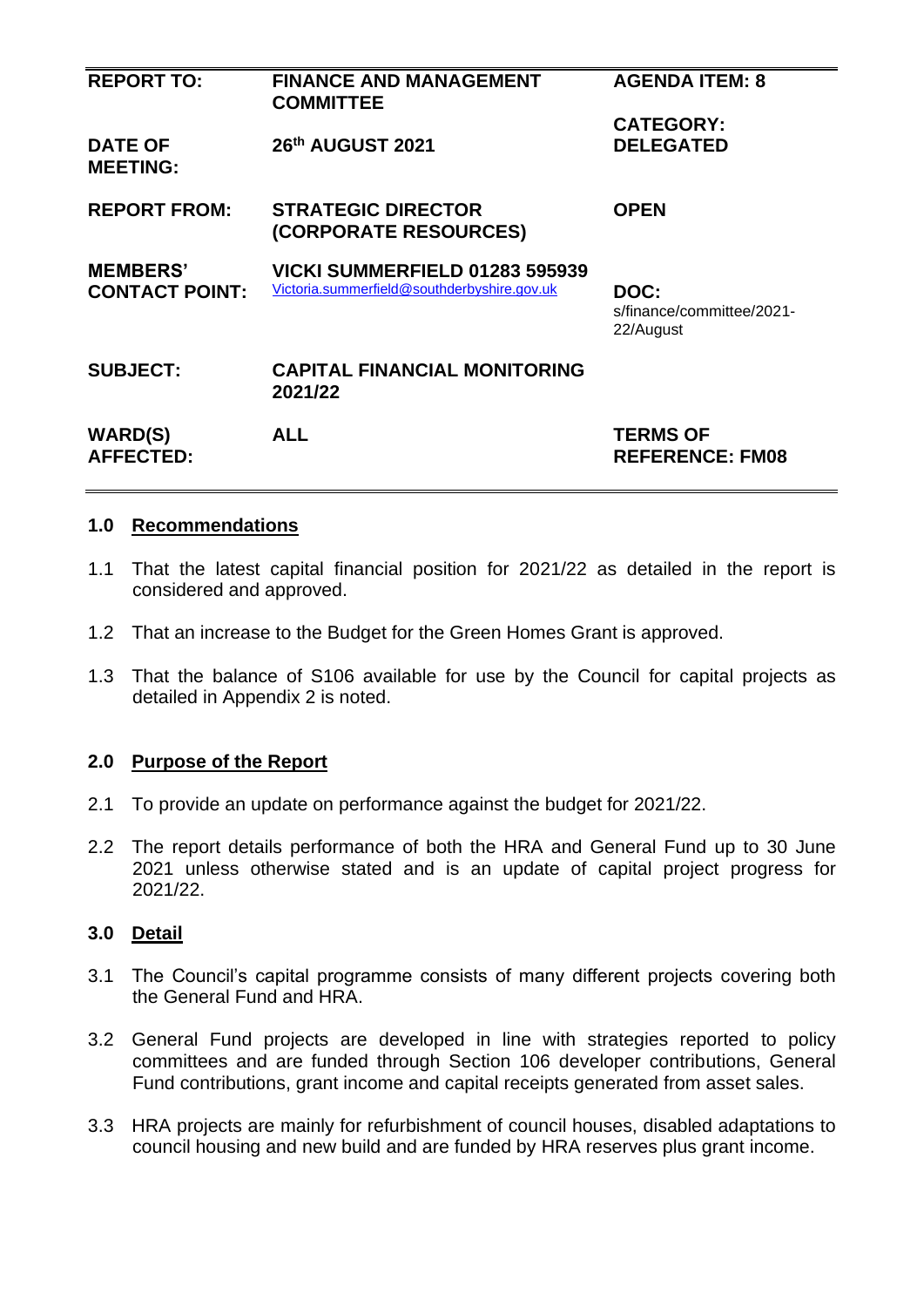- 3.4 The capital budget for 2021/22 was approved in February 2021 and has been updated following the outturn for 2020/21 to reflect the carry forward of income and expenditure for incomplete projects.
- 3.5 Progress during the year on capital projects and the total financing of all projects is summarised in the following tables with detail of financial performance for each project listed in Appendix 1.

|                               |           | <b>EXPENDITURE</b> |           |
|-------------------------------|-----------|--------------------|-----------|
|                               | Actual    | <b>Budget</b>      | Variance  |
|                               | £         | £                  | £         |
| Major Improvements            | 672,670   | 2,383,000          | 1,710,330 |
| <b>Disabled Adaptations</b>   | 74,164    | 300,000            | 225,836   |
| New Build and Acquisition     | 230,141   | 505,030            | 274,889   |
| <b>TOTAL HRA</b>              | 976,975   | 3,188,030          | 2,211,055 |
|                               |           |                    |           |
| <b>Private Sector Housing</b> | 156,537   | 1,915,495          | 1,758,958 |
| <b>Environmental Services</b> | 21,303    | 750,798            | 729,495   |
| <b>Community Projects</b>     | 245,779   | 3,602,950          | 3,357,171 |
| <b>Vehicle Replacements</b>   | 62,750    | 673,568            | 610,818   |
| <b>ICT Strategy</b>           | 62,220    | 166,000            | 103,780   |
| Asset Replacement and Renewal | 12,210    | 619,150            | 606,940   |
| <b>TOTAL GENERAL FUND</b>     | 560,799   | 7,727,961          | 7,167,162 |
|                               |           |                    |           |
| TOTAL CAPITAL EXPENDITURE     | 1,537,774 | 10,915,991         | 9,378,217 |

**CAPITAL MONITORING JUNE 2021**

|                           | <b>FUNDING</b>                      |            |           |  |  |
|---------------------------|-------------------------------------|------------|-----------|--|--|
|                           | <b>Budget</b><br>Variance<br>Actual |            |           |  |  |
|                           | £                                   | £          | £         |  |  |
| Section 106               | 0                                   | 1,038,440  | 1,038,440 |  |  |
| Grants                    | 166,279                             | 2,609,470  | 2,443,191 |  |  |
| <b>HRA</b>                | 746,834                             | 2,683,000  | 1,936,166 |  |  |
| Revenue Contribution      | 0                                   | 15,000     | 15,000    |  |  |
| <b>General Fund</b>       | 251,550                             | 729,208    | 477,658   |  |  |
| Capital Receipts          | 299,861                             | 2,634,466  | 2,334,605 |  |  |
| <b>Earmarked Reserves</b> | 73,250                              | 1,206,407  | 1,133,157 |  |  |
| <b>TOTAL FUNDING</b>      | 1,537,774                           | 10,915,991 | 9,378,217 |  |  |

# **HRA Capital**

- 3.6 Detail of the planned expenditure for both revenue and capital have been reported to Housing and Community Services Committee during August. A marginal underspend of approximately £5k is expected in year. Progress will be updated quarterly.
- 3.7 Disabled adaptations of Council housing are scheduled and expected to be on budget by the year-end.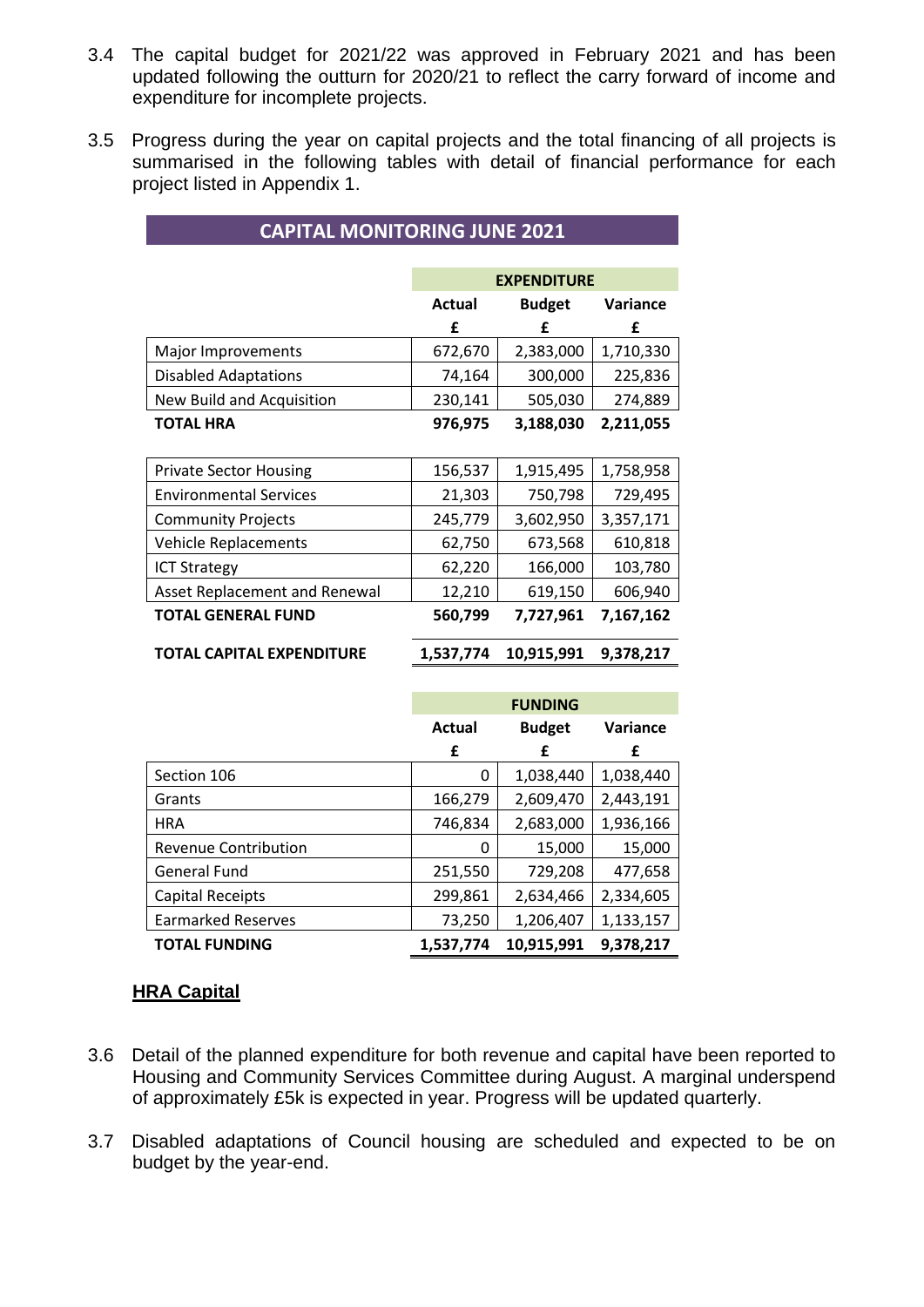- 3.8 The budget for new build and acquisition schemes consists of acquisitions of properties in Newhall and Overseal.
- 3.9 The Overseal properties were acquired in April after a slight delay in delivery in 2020/21. A marginal overspend is currently being seen of £5k.
- 3.10 Acquisitions in Newhall are due to complete in 2021/22 and no expenditure has yet been incurred.

## **General Fund Capital**

## **Private Sector Housing Works**

- 3.11 There are several projects included within this area, one of which is Disabled Facility Grants (DFG). Expenditure on DFG has been consistently lower than the allocated budget of £400k for several years. Carry forwards of underspent budgets are made at the year-end to ensure sufficient allocation for any increase in the pipeline.
- 3.12 A list of projects is included later on the Agenda to the Committee and details how the current carry forward value of £2m is to be spent over the coming years.
- 3.13 In addition to the above, the Council is supporting community flood prevention measures which funds a maximum of £5,000 per qualifying household and is reimbursed to the Council by DEFRA. No proposal is made at the stage to include a budget as there is no upper limit to the amount the Council can allocate to households, and it is therefore difficult to predict the likely expenditure at this stage.

#### **Leisure and Community Schemes**

- 3.14 The Community Partnership Scheme has all the funding committed to specific projects, but the funding is still to be drawn down from the Council.
- 3.15 The Melbourne Sports Park project is now complete but an overspend of £22k has been identified. The Finance team is working with Culture and Community Services to determine how this is to be funded. More detail on the overspend and funding will be reported to the Committee in quarter 2.
- 3.16 All of the remaining projects in this area were approved as part of the Capital Bidding round in October 2020. Progress was slow during 2020/21 and budgets were therefore carried forward into 2021/22. It is unlikely that all of the projects will be complete during 2021/22 and a revision to the profile of the budgeted expenditure may be required later in the year.

## **Environmental Projects**

- 3.17 The budget included a sum of £28,500 for fly tipping and surveillance which has been partially spent in 2020/21, the remainder being carried forward into 2021/22.
- 3.18 A revision to the approved budgeted of £725,475 has been made to take account of the funding that has been secured from the Government for the Green Homes Grant. The Council has secured two grant allocations to-date and progress is being made on allocating the funds to households within the District.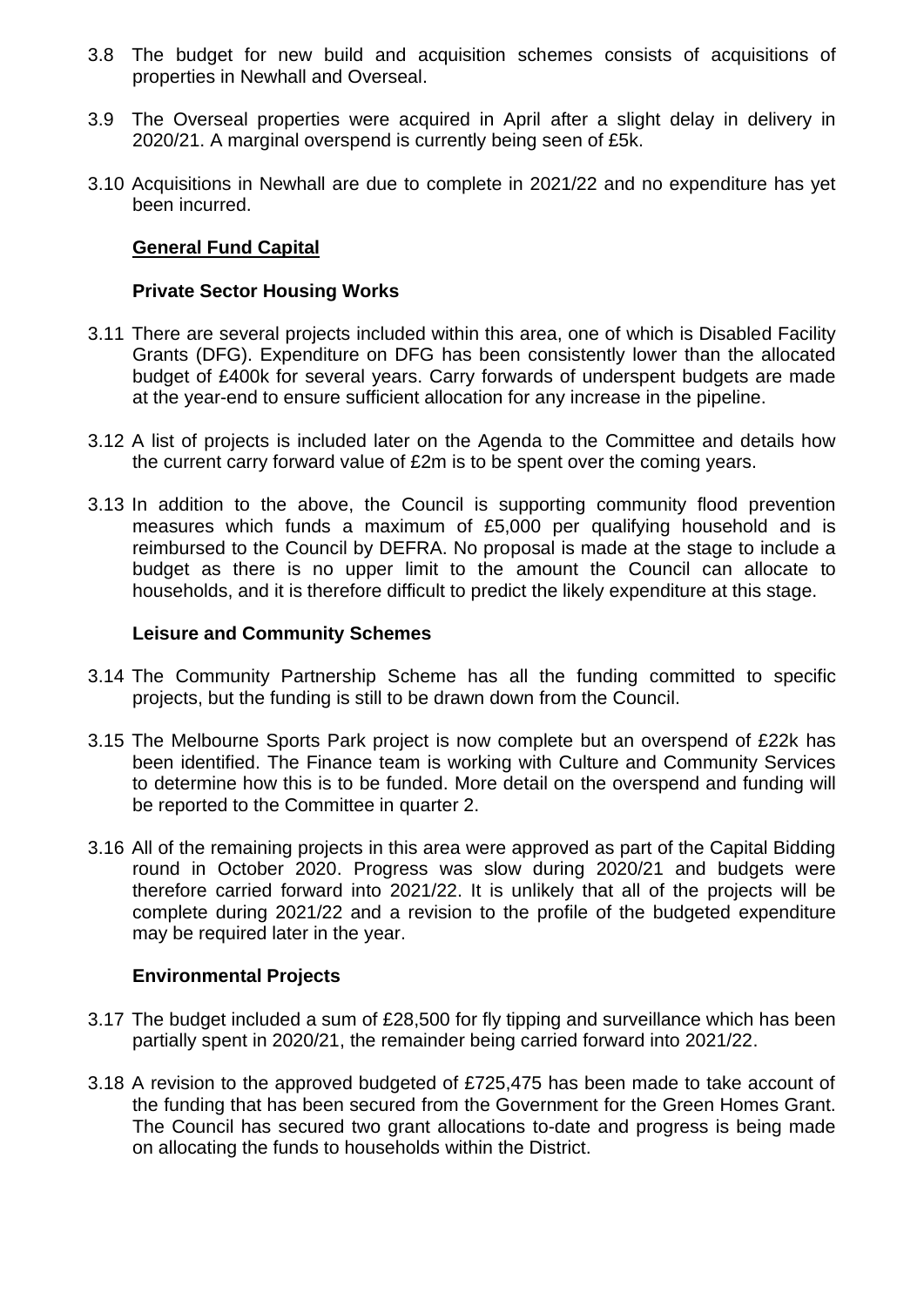#### **Vehicle Replacements**

3.19 A carry forward was required into 2021/22 in this area due to the delay in vehicle supplies during the Pandemic. A tender exercise is to be undertaken in year which should enable the Council to order the necessary vehicles. Currently, additional revenue costs are being seen due to the age and repairs required to the current fleet.

# **Asset Disposals and Refurbishment**

- 3.20 A General Fund contribution of £88k is set-aside each year to fund refurbishment and maintenance of Public Buildings. No major capital works were undertaken in year but repairs to Green Bank Leisure Centre and Public Buildings were completed and included in the revenue reporting.
- 3.21 The only expenditure seen so far in year is for the demolition works in the Town Centre approved as part of the Capital Bidding Round.

## **IT Strategy**

- 3.22 Following approval of an IT Strategy, sums are being set-aside annually to fund new equipment and software.
- 3.23 A three-year planning cycle for replacements of equipment is in place and any overspends, or underspends will either require a drawdown from earmarked reserves or a contribution. The budget is expected to be fully spent in year.

## **4.0 Capital Reserves**

4.1 The capital reserve balances for the General Fund and HRA as at the 31 March 2021 are listed below.

|                                      | £          |
|--------------------------------------|------------|
| New Build and Acquisition Reserve    | 1,641,828  |
| <b>Major Repairs Reserve</b>         | 4,541,948  |
| Debt Repayment Reserve               | 8,006,000  |
| <b>HRA Capital Reserves</b>          | 14,189,776 |
| Capital Receipts Reserve             | 2,569,462  |
| <b>General Fund Capital Reserves</b> | 2,569,462  |
| <b>Total Capital Reserves</b>        | 16,759,238 |

## **HRA Capital Reserves**

- 3.24 The New Build and Acquisition Reserve is topped up by all retained receipts of sales of Council houses under Right to Buy.
- 3.25 Right to Buy sales have totalled 4 as at 30 June 2021 and a total sum of £313,258 has been received by the Council.
- 3.26 Reinvigoration of Right to Buy has created a new method of reporting sales of housing stock to the Government. The change now means that full reporting and payment of the pooled amount to the Government is only undertaken once a year as opposed to quarterly.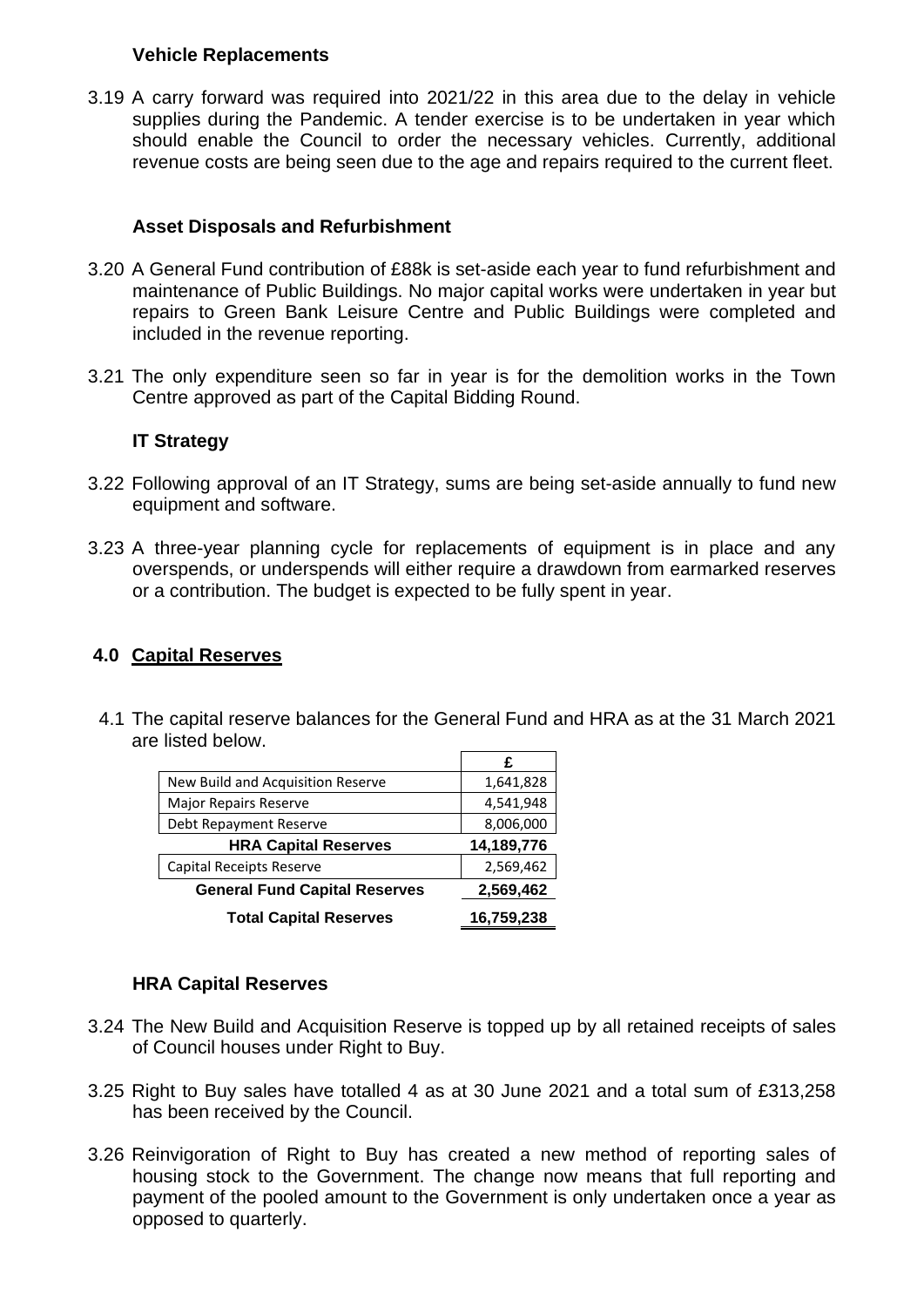- 3.27 Detail of the retained balance will be reported as part of the final outturn. The retained sum will be transferred to the New Build and Acquisition reserve.
- 3.28 Any underspends on the HRA capital programme are transferred to the Major Repairs Reserve at year-end and the balance is to be utilised in future years as the new schedule for capital works is implemented.
- 3.29 Currently the HRA has debt of £57.4m to be repaid to the Public Works Loan Board at specific dates over a 20-year period because of self-financing.
- 3.30 The profile of debt repayment is listed in the following table.

| Date due  | £          |
|-----------|------------|
| 28-Mar-22 | 10,000,000 |
| 28-Mar-24 | 10,000,000 |
| 28-Mar-27 | 10,000,000 |
| 28-Mar-32 | 10,000,000 |
| 28-Mar-37 | 10,000,000 |
| 28-Mar-42 | 7,423,000  |
|           | 57,423,000 |

3.31 Sums are being set-aside each year for the scheduled repayments and are included in the HRA MTFP.

#### **General Fund Capital Reserves**

- 3.32 As part of the Council's Reserve balances, S106 receipts are accumulated and drawn down against specific projects in line with the contractual agreement.
- 3.33 Section 106 contributions are a large element of funding for the Council's capital programme and future planned works. The list of contributions within the Council's control are detailed in Appendix 2 with commentary regarding committed projects and the time frame to spend. In summary, the total balance of S106 held by the Council is included in the table below.
- 3.34 S106 is received and monitored by the Council for other public bodies such as Derbyshire County Council and the NHS with sums also being allocated specifically to the Council. Appendix 2 details the total S106 available for the Council to spend on projects and has been broken down between community sums and affordable housing sums. The following table summarises the position as at 30 June 2021.

| <b>Affordable Housing</b> | 4,083,852 |
|---------------------------|-----------|
| Community                 | 3,004,184 |
| Property                  | 479,006   |
| Other                     | 484,990   |
|                           | 8,052,031 |

3.35 The Capital Receipts Reserve is made up of asset sales in recent years and there are many projects to be funded from the balance. Committed projects are listed at Appendix 1.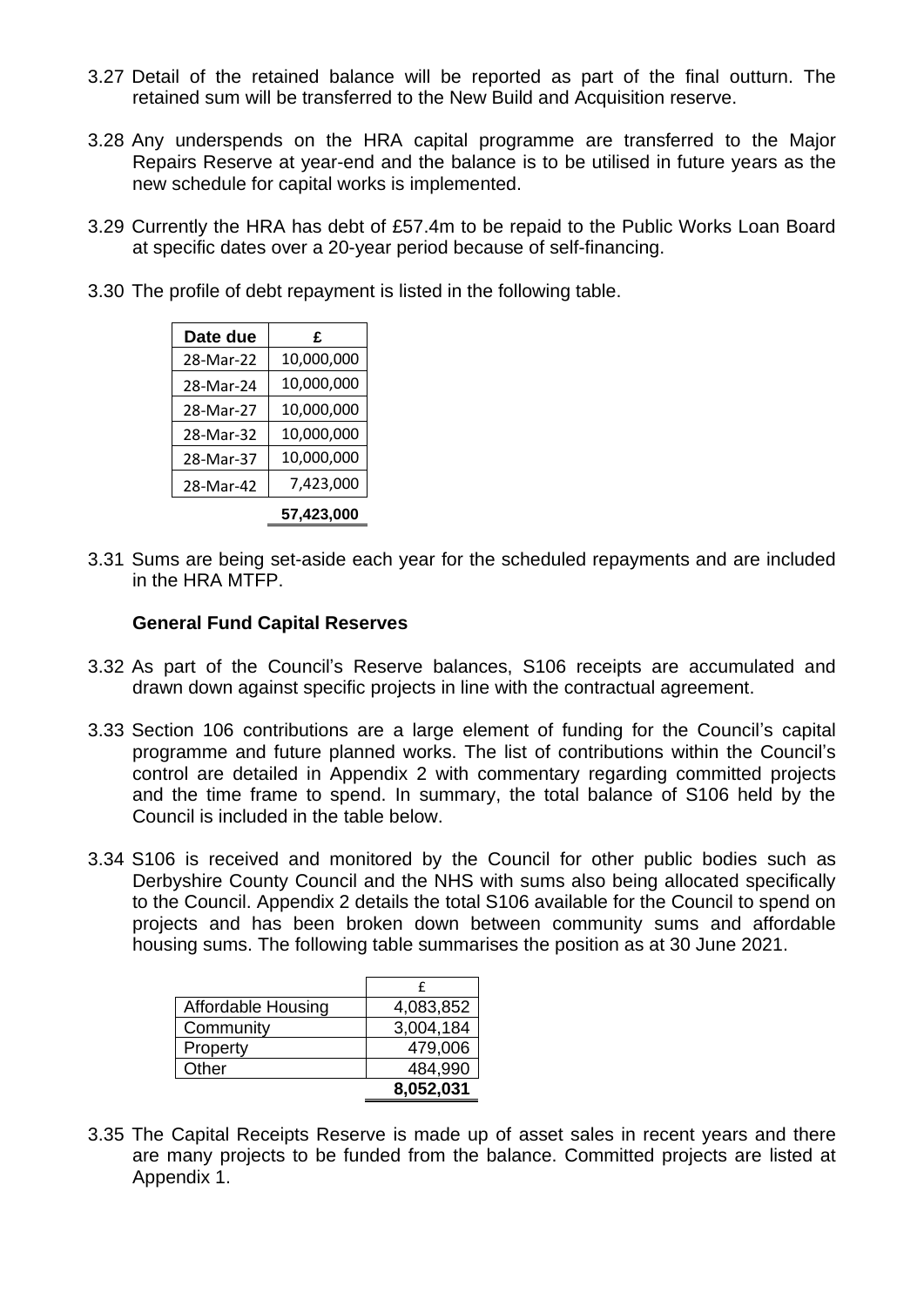3.36 A sum of £983,847 is expected in year under a collaboration agreement for sale of land at Oversetts Road.

|                                               | £          | £          |            |           | £          |
|-----------------------------------------------|------------|------------|------------|-----------|------------|
|                                               | 2021/22    | 2022/23    | 2023/24    | 2024/25   | 2025/26    |
| <b>General Capital Receipts B/fwd</b>         | 2,569,462  | 1,423,841  | 905,380    | 774,442   | 689,442    |
| <b>Receipts in Year:</b>                      |            |            |            |           |            |
| Land Sale Oversetts Road                      | 983,847    | 0          | 0          | $\Omega$  | O          |
| <b>Specific Projects:</b>                     |            |            |            |           |            |
| <b>Strategic Housing Market Assessment</b>    | 0          | $\Omega$   | 0          | $-25,000$ | O          |
| <b>Private Sector Stock Condition Survey</b>  | 0          | $\Omega$   | 0          | $-60,000$ |            |
| <b>Empty Property Grants</b>                  | $-38,000$  | 0          | 0          | 0         |            |
| <b>Repairs to Village Halls</b>               | $-6,700$   | 0          | 0          | ∩         |            |
| <b>Public Buildings Planned Maintenance</b>   | $-58,032$  | $\Omega$   | 0          | 0         |            |
| <b>Midway Community Centre Extension</b>      | $-250,000$ | 0          | 0          | ∩         |            |
| Vehicle Replacements                          | O          | $\Omega$   | 0          | $\Omega$  | $-650,000$ |
| Capital Bids approved October 2020            | -1,776,736 | $-518,461$ | $-130,938$ |           |            |
| <b>Total Capital Receipts Reserve Balance</b> | 1,423,841  | 905,380    | 774,442    | 689,442   | 39,442     |

- 3.37 The Strategic Market Housing Assessment and Private Sector Stock Condition Survey are both scheduled to recur every five years.
- 3.38 Planned vehicle replacements may need to be drawn from capital receipts in 2025/26 as there is currently a shortfall in funding. This is under review and the planned scheduled replacements are due to be reported to Environmental and Development Services Committee and this Committee later in 2021/22.

# **4.0 Financial Implications**

4.1 Detailed in the report.

# **5.0 Corporate Implications**

5.1 None directly.

## **6.0 Community Impact**

6.1 None directly.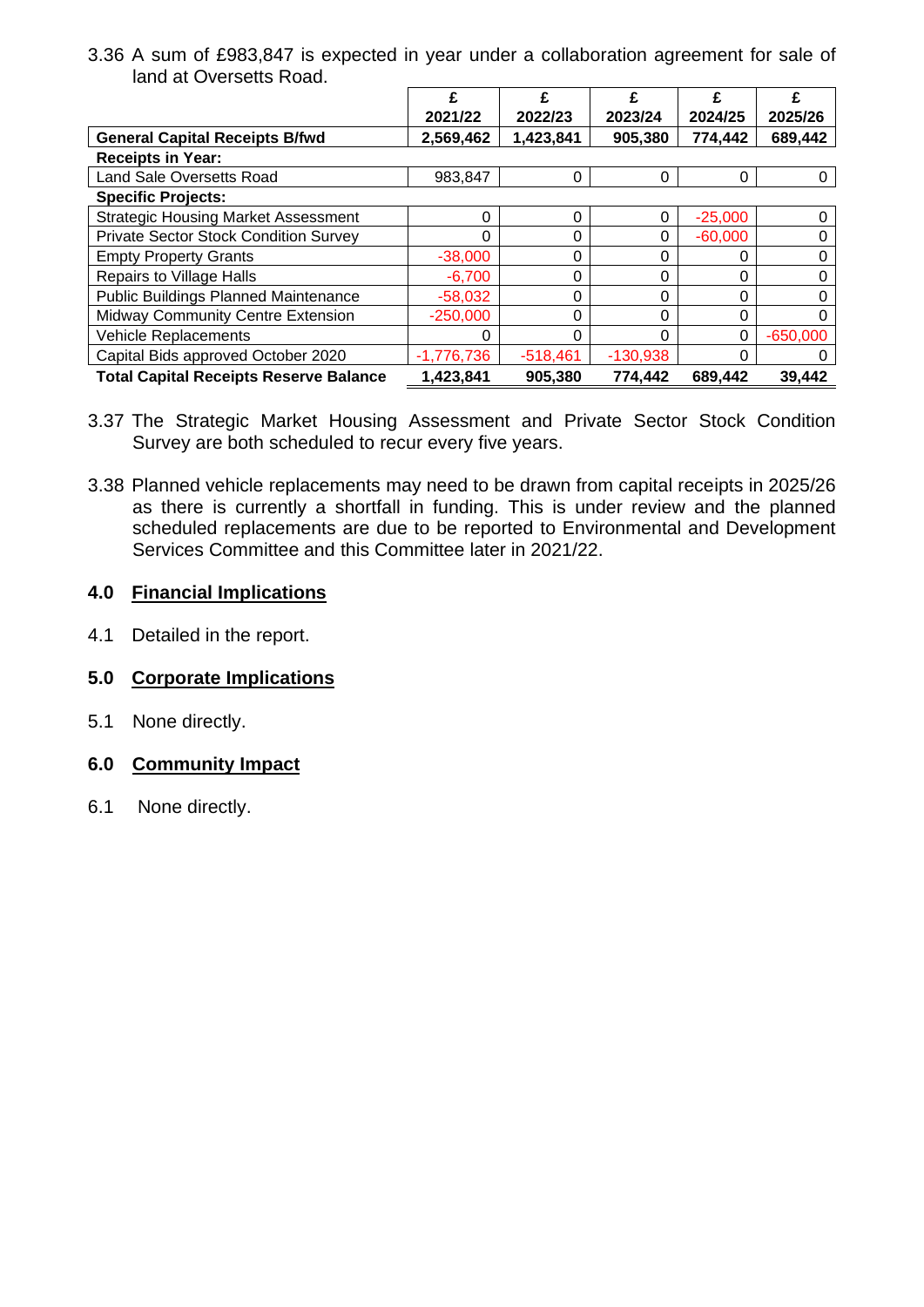#### **APPENDIX 1**

# **COMMITTEE SUMMARY - CAPITAL MONITORING JUNE 2021**

|                                                      |               | <b>EXPENDITURE</b> |           |
|------------------------------------------------------|---------------|--------------------|-----------|
|                                                      | <b>Actual</b> | <b>Budget</b>      | Variance  |
|                                                      | £             | £                  | £         |
| Major Improvements under Self-financing              | 672,670       | 2,383,000          | 1,710,330 |
| Major Disabled Facilities Grant (Council Houses MRA) | 74,164        | 300,000            | 225,836   |
| New Build - Orchard Street, Newhall                  | 0             | 280,000            | 280,000   |
| New Build - Acresford Road, Overseal                 | 230,141       | 225,030            | $-5,111$  |
| <b>HOUSING REVENUE ACCOUNT</b>                       | 976,975       | 3,188,030          | 2,211,055 |
|                                                      |               |                    |           |
| Disabled Facility Grants and other Works             | 59,501        | 664,293            | 604,792   |
| <b>Discretionary Top-up Grants</b>                   | 0             | 150,000            | 150,000   |
| <b>Healthy Homes Project</b>                         | 0             | 50,000             | 50,000    |
| Dedicated Mental Health Worker                       | 10,000        | 40,000             | 30,000    |
| <b>Additional Technical Officer</b>                  | 8,434         | 40,000             | 31,566    |
| <b>Empty Property Grants</b>                         | 0             | 38,000             | 38,000    |
| <b>Relocation Grant</b>                              | 0             | 100,000            | 100,000   |
| Dementia Friendly Homes Grant                        | 0             | 30,000             | 30,000    |
| <b>Domestic Violence Crisis Prevention</b>           | 12,500        | 65,000             | 52,500    |
| <b>Hospital Discharge Grant</b>                      | 7,301         | 30,000             | 22,699    |
| <b>Healthy Homes Assistance Fund</b>                 | 9,980         | 340,929            | 330,949   |
| <b>Pilot Schemes</b>                                 | 0             | 129,593            | 129,593   |
| <b>Capital One-off Projects</b>                      | 0             | 32,680             | 32,680    |
| Temporary Health & Housing Co-ordinator              | 0             | 45,000             | 45,000    |
| Stay Active and Independent for Longer               | 8,656         | 60,000             | 51,344    |
| Temporary Public Health Officer                      | 9,840         | 45,000             | 35,160    |
| <b>Temporary Occupational Therapist</b>              | 0             | 55,000             | 55,000    |
| Property Flood Resilience Recovery Support Scheme    | 30,325        | 0                  | $-30,325$ |
| <b>Private Sector Housing</b>                        | 156,537       | 1,915,495          | 1,758,958 |
| Fly Tipping and Environmental Surveillance           | 11,562        | 25,323             | 13,761    |
| Green Homes Grant - Local Authority Delivery         | 9,741         | 725,475            | 715,734   |
| <b>Environmental Services</b>                        | 21,303        | 750,798            | 729,495   |
| <b>Community Partnership Scheme</b>                  | 0             | 264,853            | 264,853   |
| Melbourne Sports Park - Drainage Works               | 189,330       | 166,020            | $-23,310$ |
| Midway Community Centre Extension                    | 0             | 270,000            | 270,000   |
| <b>Oversetts Road Football Facility</b>              | 0             | 1,188,159          | 1,188,159 |
| <b>SuDS Improvements</b>                             | 0             | 20,000             | 20,000    |
| Paradise Garden, Swadlincote Town Centre             | 0             | 30,000             | 30,000    |
| <b>Revitalising Rosliston Foresty Centre</b>         | 32,234        | 344,834            | 312,600   |
| CCTV in Swadlincote Town Centre                      | 0             | 11,500             | 11,500    |
| <b>Improvements to Play Areas</b>                    | 0             | 153,965            | 153,965   |
| <b>Extension to Marston on Dove Cemetery</b>         | 0             | 48,000             | 48,000    |
| Miners Memorial Project, Eureka Park                 | 300           | 185,000            | 184,700   |
| Urban Park at William Nadin Way                      | 23,914        | 840,619            | 816,705   |
| Improvements to Swadlincote Woodlands                | 0             | 40,000             | 40,000    |
| Eureka Park Bowling Green Improvements               | 0             | 40,000             | 40,000    |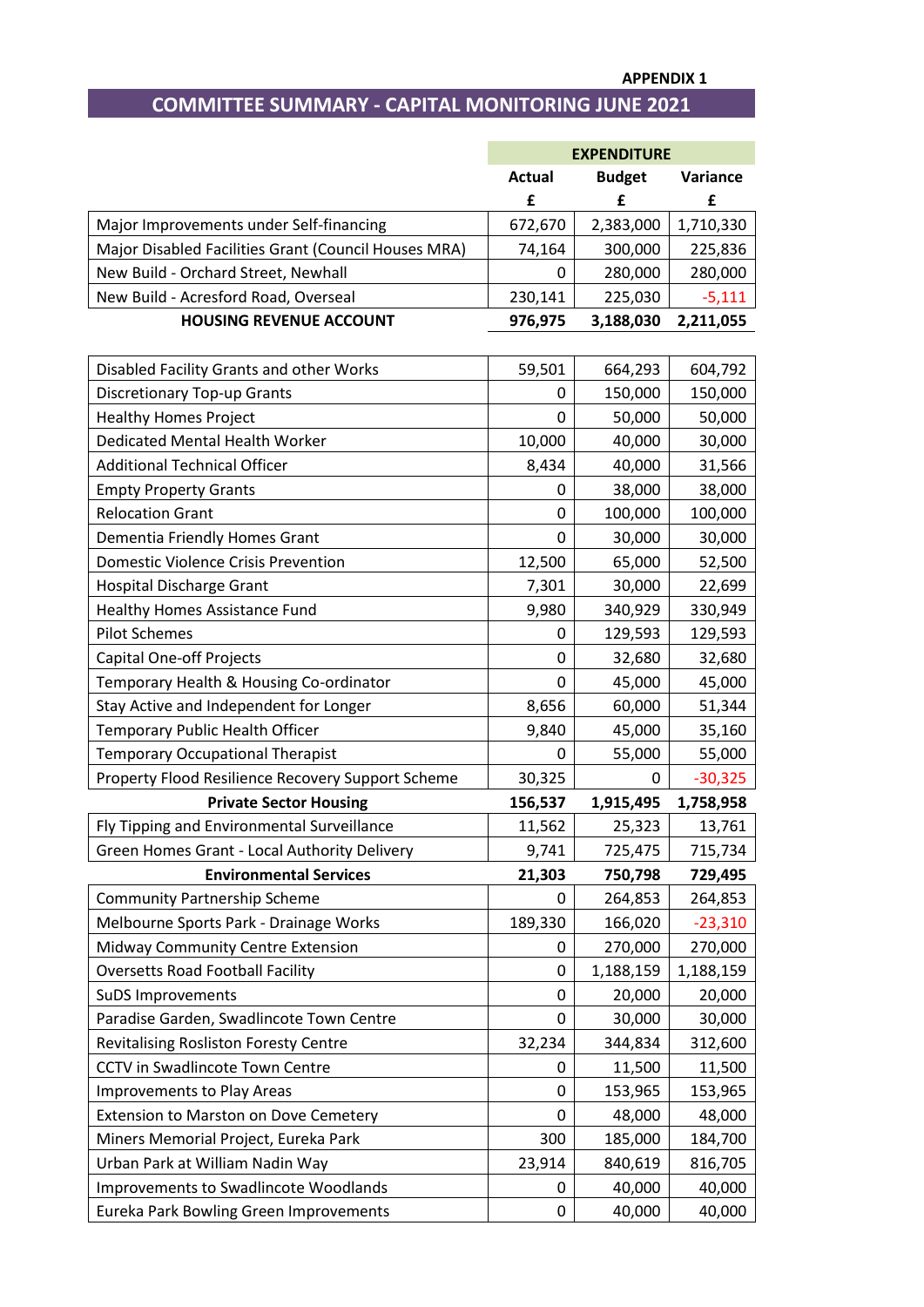| <b>Community Services</b>                       | 245,779   | 3,602,950  | 3,357,171 |
|-------------------------------------------------|-----------|------------|-----------|
| <b>Vehicle Replacements</b>                     | 62,750    | 673,568    | 610,818   |
| Public Building - Repairs & Renewals            | 0         | 278,000    | 278,000   |
| Repairs to Village Halls & Community Facilities | 0         | 6,700      | 6,700     |
| Civic Hub - Town Centre Regeneration            | 0         | 298,365    | 298,365   |
| <b>IT Strategy</b>                              | 62,220    | 166,000    | 103,780   |
| Repairs to Melbourne Assembly Rooms             | 1,710     | 24,566     | 22,856    |
| <b>Purchase of Chamber Building</b>             | 0         | 11,519     | 11,519    |
| Demolition of Bank House and Car Park Creation  | 10,500    | 0          | $-10,500$ |
| <b>Assets</b>                                   | 137,180   | 1,458,718  | 1,321,538 |
| <b>GENERAL FUND</b>                             | 560,799   | 7,727,961  | 7,167,162 |
| TOTAL CAPITAL EXPENDITURE                       | 1,537,774 | 10,915,991 | 9,378,217 |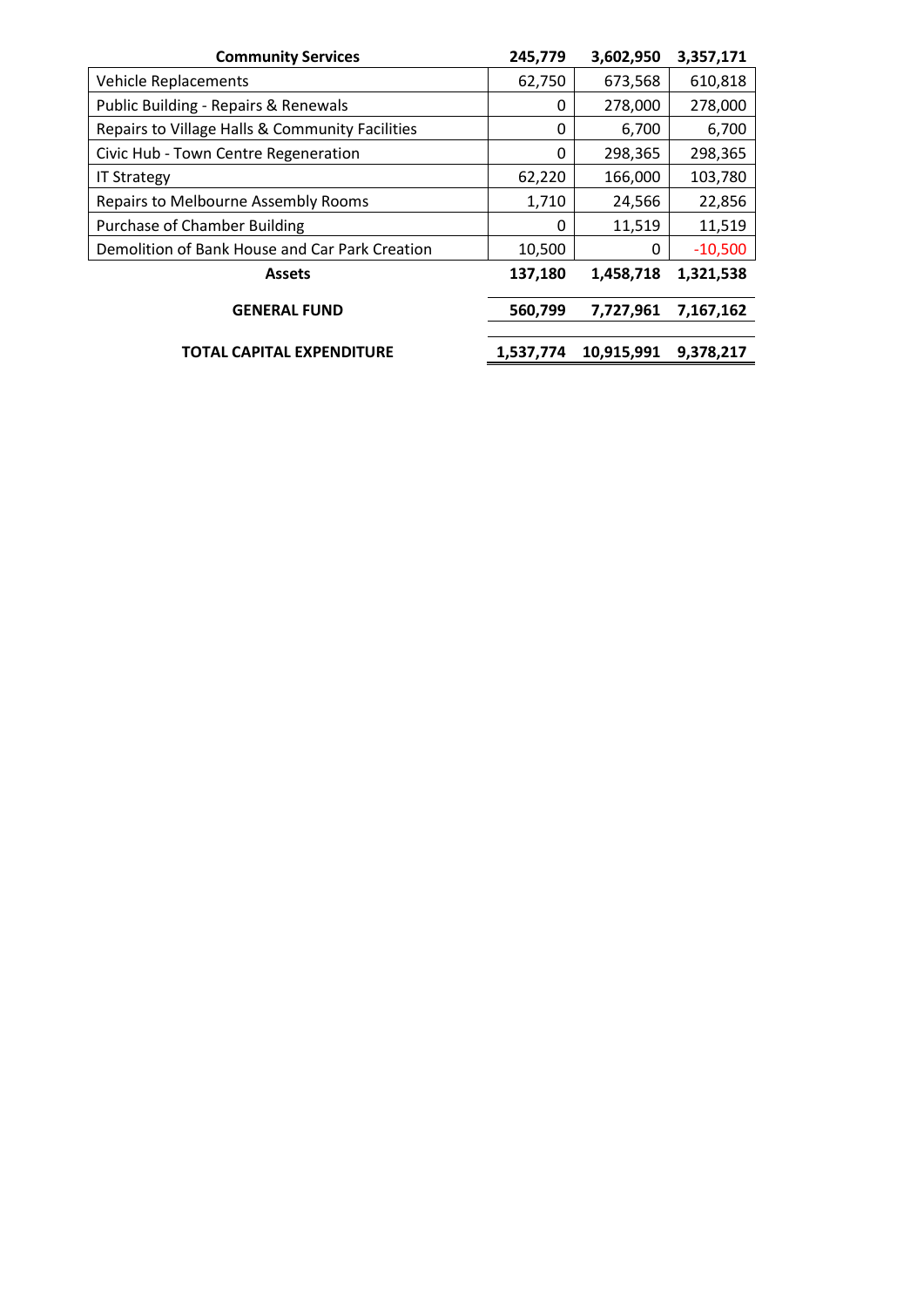|           |                |                                    |                                     |              |                                   | <b>APPENDIX 2</b>     |                                                                                                                                                                                                      |
|-----------|----------------|------------------------------------|-------------------------------------|--------------|-----------------------------------|-----------------------|------------------------------------------------------------------------------------------------------------------------------------------------------------------------------------------------------|
|           |                | <b>Cultural</b><br><b>Services</b> | <b>Affordable</b><br><b>Housing</b> | Property     | <b>SDDC</b><br><b>Unspecified</b> | <b>Spend Deadline</b> |                                                                                                                                                                                                      |
|           |                | £                                  | £                                   | £            | £                                 |                       |                                                                                                                                                                                                      |
| 2010/0320 | Aston          | 20,706                             | 0                                   | 0            |                                   | N/A                   | Towards the provision of local recreation facilities -<br>Weston & Aston PC have project for RIA                                                                                                     |
| 2012/0568 | Aston          | 539,550                            | 0                                   | 0            |                                   | 28/02/2024            | 180k to Derby City for Chellaston Community Centre - 87k<br>is in discussion with Swarkestone / Elvaston Cricket Club                                                                                |
| 2014/0232 | Aston          | 22,839                             | 0                                   | 0            |                                   | 06/04/2024            | Towards the provision of local outdoor recreational<br>facilities - Weston & Aston PC have project for RIA                                                                                           |
| 2016/0583 | Aston          | 15,733                             | 0                                   | 0            |                                   | 20/02/2024            | Towards local areas of play - Derby City taking lead on<br>spend                                                                                                                                     |
| 2016/0870 | Aston          | 15,052                             | 0                                   | 0            |                                   | 26/06/2024            | Towards provision of outdoor sports facilities at Aston<br>recreation Ground - Weston & Aston PC have project for<br><b>RIA</b>                                                                      |
| 2016/0898 | Aston          | 14,886                             | 0                                   | 0            |                                   | 05/07/2023            | Towards permitting public access to social and community<br>facilities - Weston & Aston PC have project for RIA                                                                                      |
| 2017/0416 | Church Gresley | 24,979                             | 0                                   | 0            |                                   | 10/12/2025            | £12k towards play equipment at Maurice Lea Memorial<br>Park, £7k towards Woodhouse Recreation Ground, £4k<br>towards Greenbank Leisure Centre                                                        |
| 2012/0743 | Church Gresley | 214,779                            | 152,773                             | 77,921       |                                   | 20/11/2022            | £212k towards Urban Park Project, £77.9k Green Bank,<br>£152.7k towards Cadley Hill affordable housing                                                                                               |
| 2013/1040 | Etwall         | 89,737                             | 0                                   | 0            |                                   | 22/02/2022            | Etwall LC car park - 40k being claimed by Trust, currently<br>waiting for application form.                                                                                                          |
| 2014/0562 | Etwall         | 0                                  | 0                                   | 60,386       |                                   | 06/11/2024            | Towards increasing the capacity of Etwall Leisure Centre                                                                                                                                             |
| 2014/1136 | Etwall         | 0                                  | $\mathbf 0$                         | 298,452      |                                   | 19/06/2025            | Towards improvements at Etwall Leisure Centre                                                                                                                                                        |
| 2015/0354 | Etwall         | 21,590                             | 0                                   | 0            |                                   | 01/10/2023            | Towards improvements to King George V Playing Field -<br>Etwall PC currently obtaining 3 quotes to resurface play<br>area after the summer                                                           |
| 2015/0768 | Etwall         | 240,637                            | 3,246,000                           | 0            |                                   | 14/02/2023            | Cultural services: £94k towards Newhouse Farm<br>Community Centre £52k towards group exercise and<br>swimming provision at Etwall LC. Affordable Housing:<br>towards housing within the Derby fringe |
| 2017/0349 | Etwall         | 75,648                             | 0                                   | $\mathbf{0}$ | 370,682                           | 28/09/2025            | £75k Potentially towards a sporting hub - discussions<br>ongoing, £370.6k towards travel plan.                                                                                                       |

2017/1293 Hilton 1,132 0 0 0 0 04/10/2024 Hilton Parish to spend on Hilton Memorial Meadow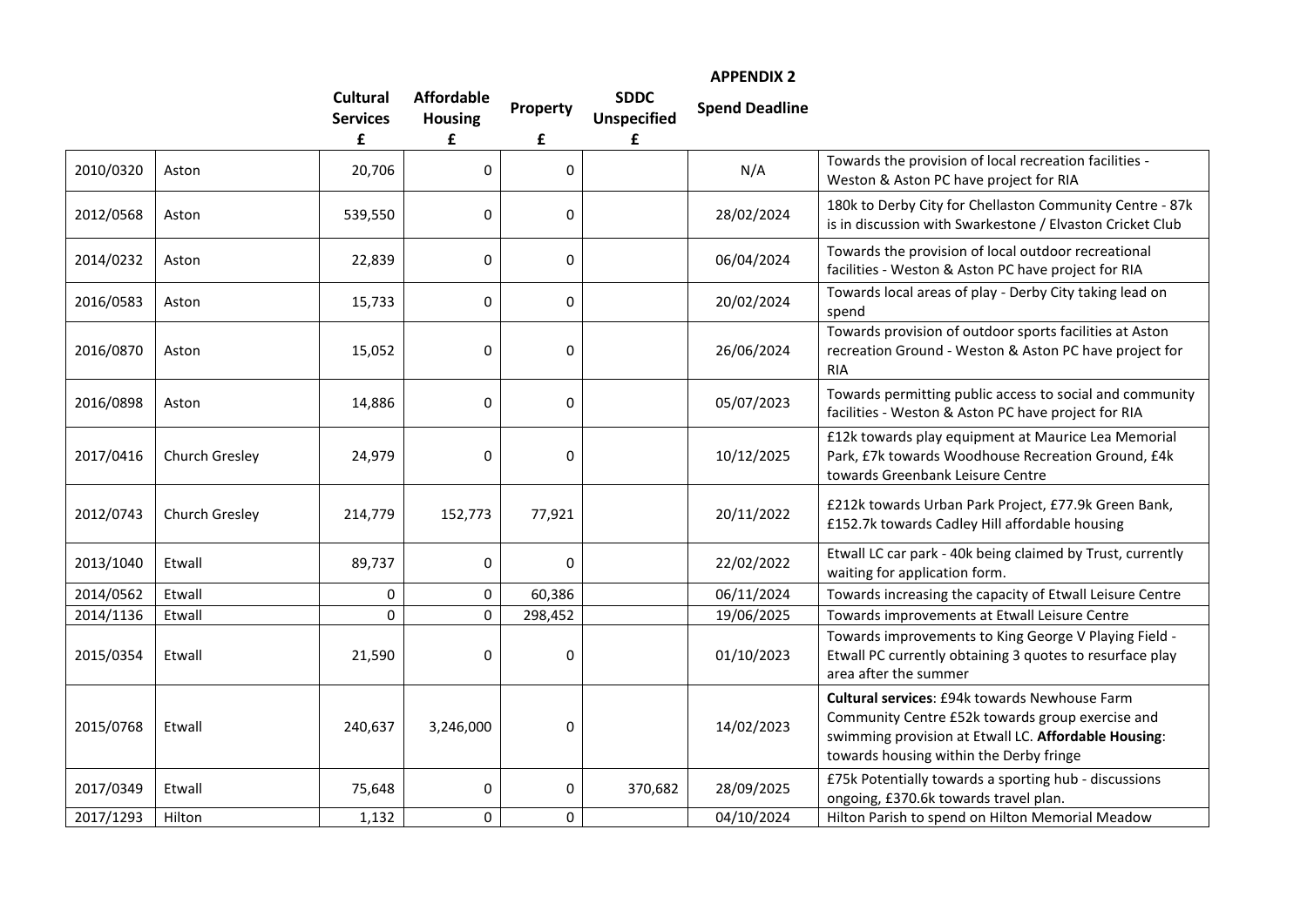| 2013/1044 | Hilton                     | 214,103 | $\pmb{0}$ | 0         |        | 21/06/2023 | Hilton PC taking lead - £55k towards Scout Hut                                                                                                                             |
|-----------|----------------------------|---------|-----------|-----------|--------|------------|----------------------------------------------------------------------------------------------------------------------------------------------------------------------------|
| 2014/0948 | Linton                     | 91,670  | 0         | 0         |        | 04/12/2025 | Towards outdoor Recreational facilities & improvement of<br>off-site open space at Rosliston Forestry Centre                                                               |
| 2015/0426 | Linton                     | 20,946  | 0         | $\pmb{0}$ |        | 21/11/2024 | Badgers Hollow Recreation Ground - towards provision<br>and or improvement of youth facilities - Linton PC<br>obtaining quotes                                             |
| 2015/0723 | Linton                     | 71,655  | 0         | 0         |        | 14/08/2024 | Towards enhancements to RFC visitor centre, RFC play<br>equipment and sports pitches at Strawberry Lane                                                                    |
| 2014/1141 | Melbourne                  | 15,326  | $\pmb{0}$ | 0         |        | 01/11/2028 | Towards Kings Newton Bowls Club                                                                                                                                            |
| 2016/0094 | Midway                     | 26,256  | 0         | 0         |        | 19/10/2025 | Towards Eureka Park, Miner's memorial and Swadlincote<br>Town Hall improvements                                                                                            |
| 2011/0952 | <b>Newhall and Stanton</b> | 15,708  | 0         | $\pmb{0}$ |        | 05/05/2022 | Included within the "Improvements to play areas" project<br>at Newhall Park                                                                                                |
| 2014/0222 | <b>Newhall and Stanton</b> | 16,892  | 0         | 0         |        | 03/04/2023 | Included within the "Improvements to play areas" project<br>at Newhall Park                                                                                                |
| 2014/0888 | <b>Newhall and Stanton</b> | 570,000 | $\pmb{0}$ | 0         |        | 15/03/2025 | Towards Oversetts Road Football Facility                                                                                                                                   |
| 2015/0396 | Newhall and Stanton        | 13,815  | $\Omega$  | $\Omega$  |        | 04/09/2024 | Towards Oversetts Road Football Facility                                                                                                                                   |
| 2017/0667 | <b>Newhall and Stanton</b> | 76,182  | 187,162   | 42,246    |        | 02/02/2026 | £76k Towards Urban Park project, £42k towards works to<br>swimming pool at Green Bank, 187k towards the provision<br>of affordable housing on the Swadlincote South fringe |
| 2016/1118 | Repton                     | 34,767  | 0         | $\pmb{0}$ |        | 02/03/2026 | £12.4k Towards extension of Repton Village Hall, £22.3k<br>towards improvements to Broomfields Playing Fields                                                              |
| 2013/0643 | Repton                     | 0       | 497,916   | 0         |        | 22/12/2022 | Towards Provision, improvement, maintenance or<br>management of affordable housing within the Repton<br>Ward                                                               |
| 2014/0431 | Seales                     | 6,200   | 0         | $\pmb{0}$ |        | 30/06/2022 | Towards restoration & subsequent management of<br>grassland at Swadlincote Woodlands                                                                                       |
| 2015/0029 | Seales                     | 12,904  | 0         | 0         |        | 21/03/2026 | Towards the changeroom at Overseal Rec                                                                                                                                     |
| 2017/0819 | <b>Seales</b>              | 5,635   | 0         | $\pmb{0}$ |        | 28/02/2023 | Towards improving existing changing rooms at Overseal<br>Recreation Ground. Currently speaking with Overseal PC                                                            |
| 2011/0006 | Swadlincote                | 30,340  | 0         | 0         |        | 08/11/2023 | Towards provision of play space - Including within the<br>"Improvements to play areas" project                                                                             |
| 2019/1183 | Swadlincote                | 0       | $\pmb{0}$ | 0         | 14,208 | N/A        | Towards the CCG and improvements at Swadlincote<br>Surgery                                                                                                                 |
| 2011/0329 | Swadlincote                | 19,386  | 0         | 0         |        | 29/03/2024 | Towards the provision of local open space facilities -<br>Including within the "Improvements to play areas" project                                                        |
| 2013/0818 | Swadlincote                | 59,505  | 0         | 0         |        | 20/03/2022 | Towards purchasing and maintaining off-site open space -<br>Urban Park project                                                                                             |